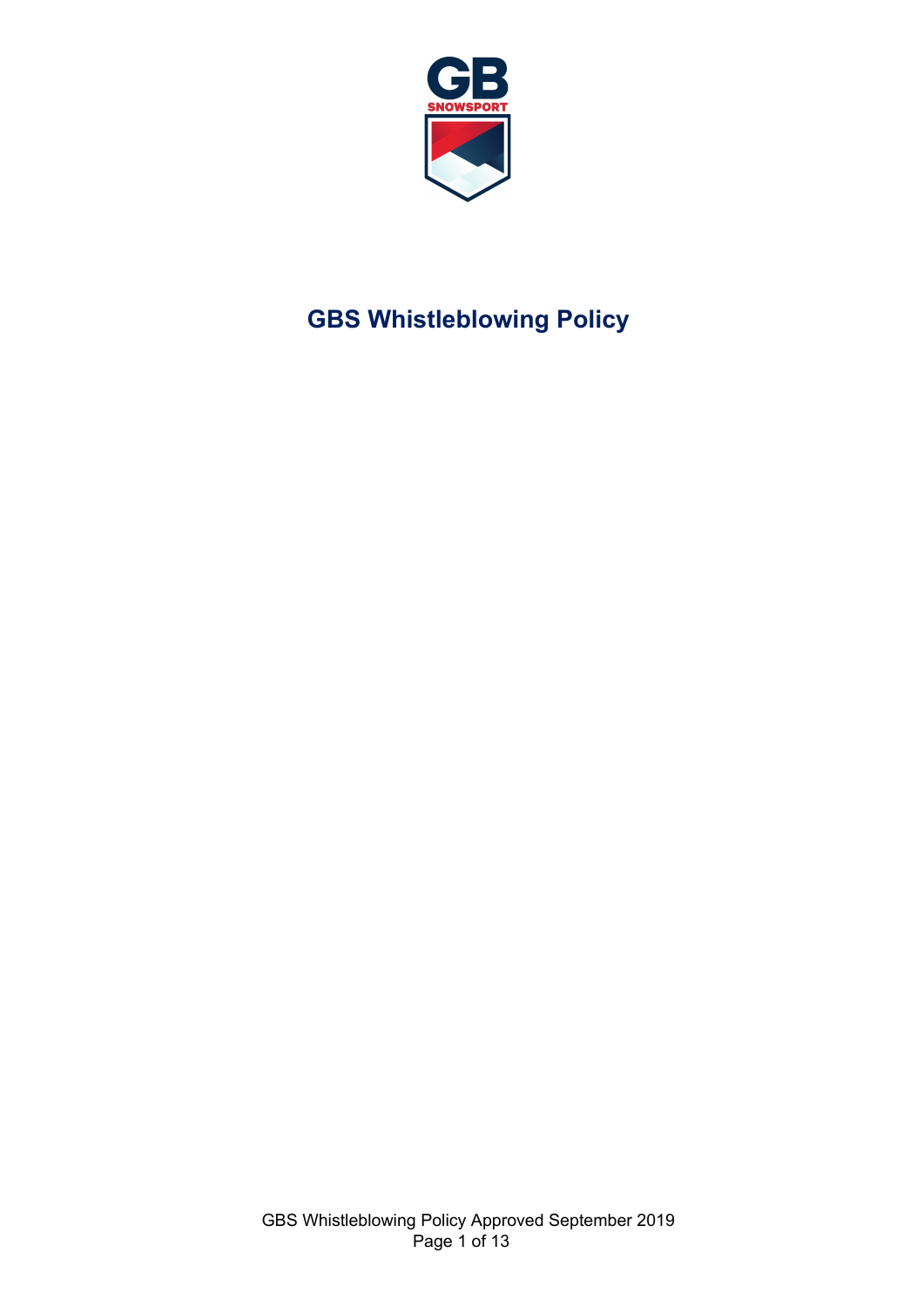### **Contents**

| <b>Definitions</b>                        | $\mathbf{3}$    |
|-------------------------------------------|-----------------|
| <b>Introduction</b>                       | $6\phantom{1}6$ |
| <b>Aims</b>                               | 6               |
| Scope                                     | 6               |
| <b>GBS' Assurances</b>                    | $\overline{7}$  |
| Commitment                                | $\overline{7}$  |
| Confidence                                | $\overline{7}$  |
| <b>Disclosing a Concern</b>               | 8               |
| <b>Confidentiality and Record Keeping</b> | 9               |
| <b>Procedure</b>                          | 9               |
| <b>Raising a Concern Internally</b>       | 10              |
| <b>Raising a Concern Externally</b>       | 10              |
| <b>Informing the Board</b>                | 10              |
| <b>Further Information</b>                | 11              |
| <b>Appendix A: Process Flow Chart</b>     | 12              |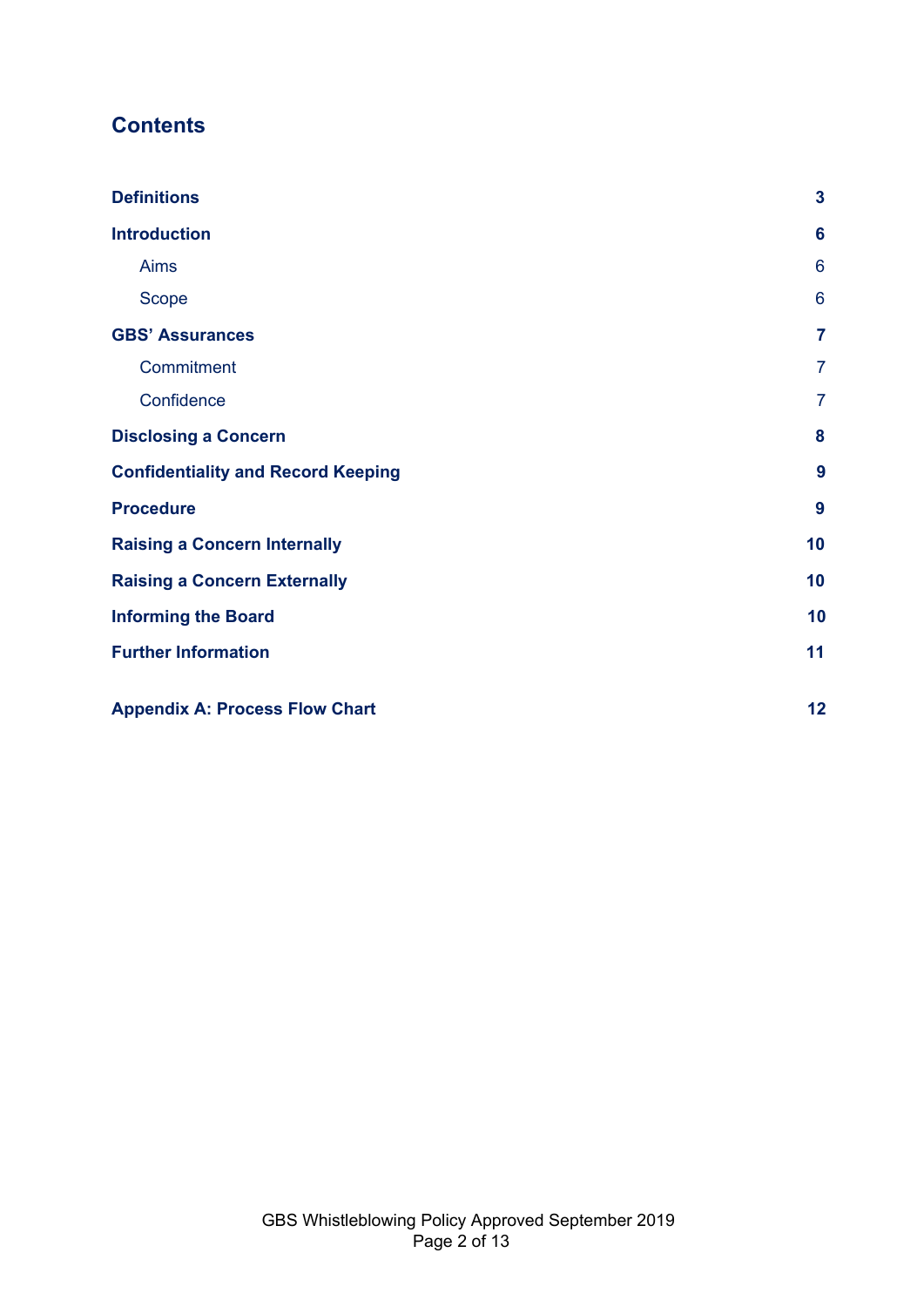# <span id="page-2-0"></span>**Definitions**

| "Betting"            | means making, accepting, or laying a bet<br>and shall include, without limitation,<br>activities commonly referred to as sports<br>betting such as fixed and running odds,<br>totalisator/tote games, live betting, betting<br>exchange, spread betting, peer to peer<br>betting, and other games offered by legal<br>sports betting operators or illegal betting<br>operators; |
|----------------------|---------------------------------------------------------------------------------------------------------------------------------------------------------------------------------------------------------------------------------------------------------------------------------------------------------------------------------------------------------------------------------|
| "Bribery"            | means giving or receiving a financial or<br>other advantage in connection with the<br>"improper performance" of a position of<br>trust, or a function that is expected to be<br>performed impartially or in good faith;                                                                                                                                                         |
| "Bullying"           | means any offensive, intimidating,<br>malicious, or insulting behaviour involving a<br>misuse of "power" that can make a person<br>feel vulnerable, upset, humiliated,<br>undermined, or threatened;                                                                                                                                                                            |
| "Chair of the Board" | means the Chair of the GBS Board;                                                                                                                                                                                                                                                                                                                                               |
| "Concern"            | means the reason for why a Disclosure is<br>made. E.g. Criminal activity or malpractice;                                                                                                                                                                                                                                                                                        |
| "Corruption"         | means any dishonest or fraudulent conduct;                                                                                                                                                                                                                                                                                                                                      |
| "Disclosure"         | means making new or secret information<br>known;                                                                                                                                                                                                                                                                                                                                |
| "Fraud"              | means wrongful or criminal deception<br>intended to result in financial or personal<br>gain;                                                                                                                                                                                                                                                                                    |
| "GBS"                | means GB Snowsport Ltd.;                                                                                                                                                                                                                                                                                                                                                        |
| "GBS Athlete"        | means an athlete who is part of a GBS<br>Team/GBS Squad;                                                                                                                                                                                                                                                                                                                        |
| "GBS CEO"            | means the Chief Executive of GBS;                                                                                                                                                                                                                                                                                                                                               |
| "GBS Staff"          | means staff who are employed by, or acting<br>as a consultant, to GBS;                                                                                                                                                                                                                                                                                                          |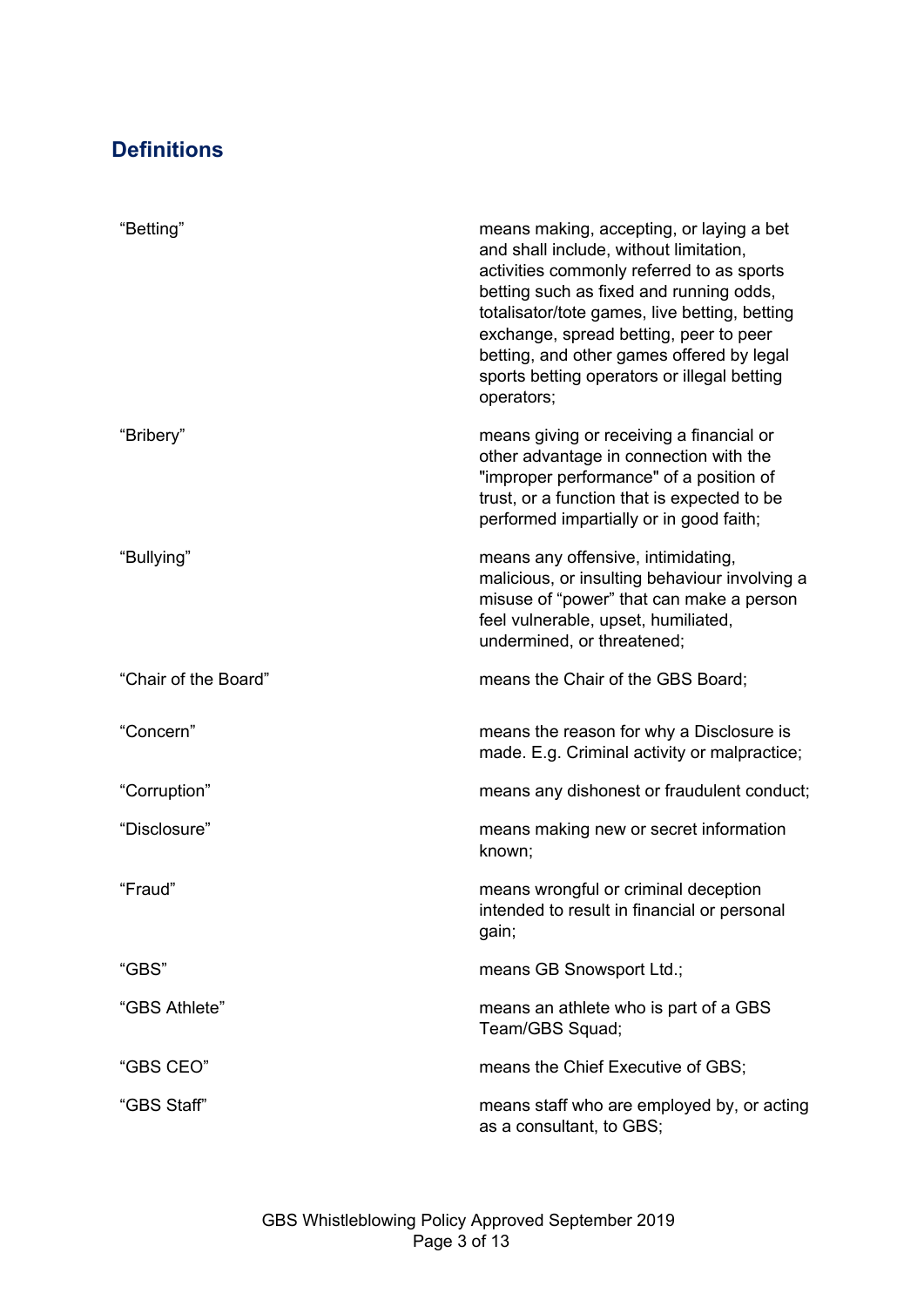| "GBS Volunteer"               | means volunteers who work for GBS<br>without pay;                                                                                                                                                                                                                            |
|-------------------------------|------------------------------------------------------------------------------------------------------------------------------------------------------------------------------------------------------------------------------------------------------------------------------|
| "GBS Website"                 | means the official GBS website;<br>https://www.gbsnowsport.com/;                                                                                                                                                                                                             |
| "GBS Welfare Officer"         | means the Individual responsible for<br>promoting safeguarding within the GBS<br>environment. They ensure a safe and<br>inclusive environment is achieved;                                                                                                                   |
| "Grievance"                   | means a personal concern, issue, or<br>problem;                                                                                                                                                                                                                              |
| "Harassment"                  | means any unwanted behaviour which is<br>found to be offensive or which results in a<br>feeling of intimidation or humiliation;                                                                                                                                              |
| "HR Representative"           | means the person internal to GBS whose<br>role is to represent Human Resources;                                                                                                                                                                                              |
| "Individual"                  | means anyone who is subject to the Policy;                                                                                                                                                                                                                                   |
| "Line Manager"                | means the person with managerial<br>responsibility over any individual subject to<br>the Policy;                                                                                                                                                                             |
| "Match Fixing"                | means any conduct aimed to improperly<br>alter the result or the course of an event or<br>competition in order to remove all or part of<br>the unpredictable nature of the event or<br>competition with a view to obtaining an<br>undue advantage for oneself or for others; |
| "Performance Director"        | means the person who provides leadership<br>and strategic direction of the performance<br>programmes to achieve consistent podium<br>success, effective talent pathways, and<br>coach development;                                                                           |
| "Regulatory Statutory Bodies" | means the diverse group of professional<br>and employer bodies, regulators, and those<br>with statutory authority over a profession<br>who are authorised to accredit, approve or<br>recognise specific programmes that meet<br>professional standards;                      |
| "Victimisation"               | means any bad treatment directed towards<br>someone who has made or is believed to<br>have made or supported a complaint under<br>this Policy or the Equality Act 2010;                                                                                                      |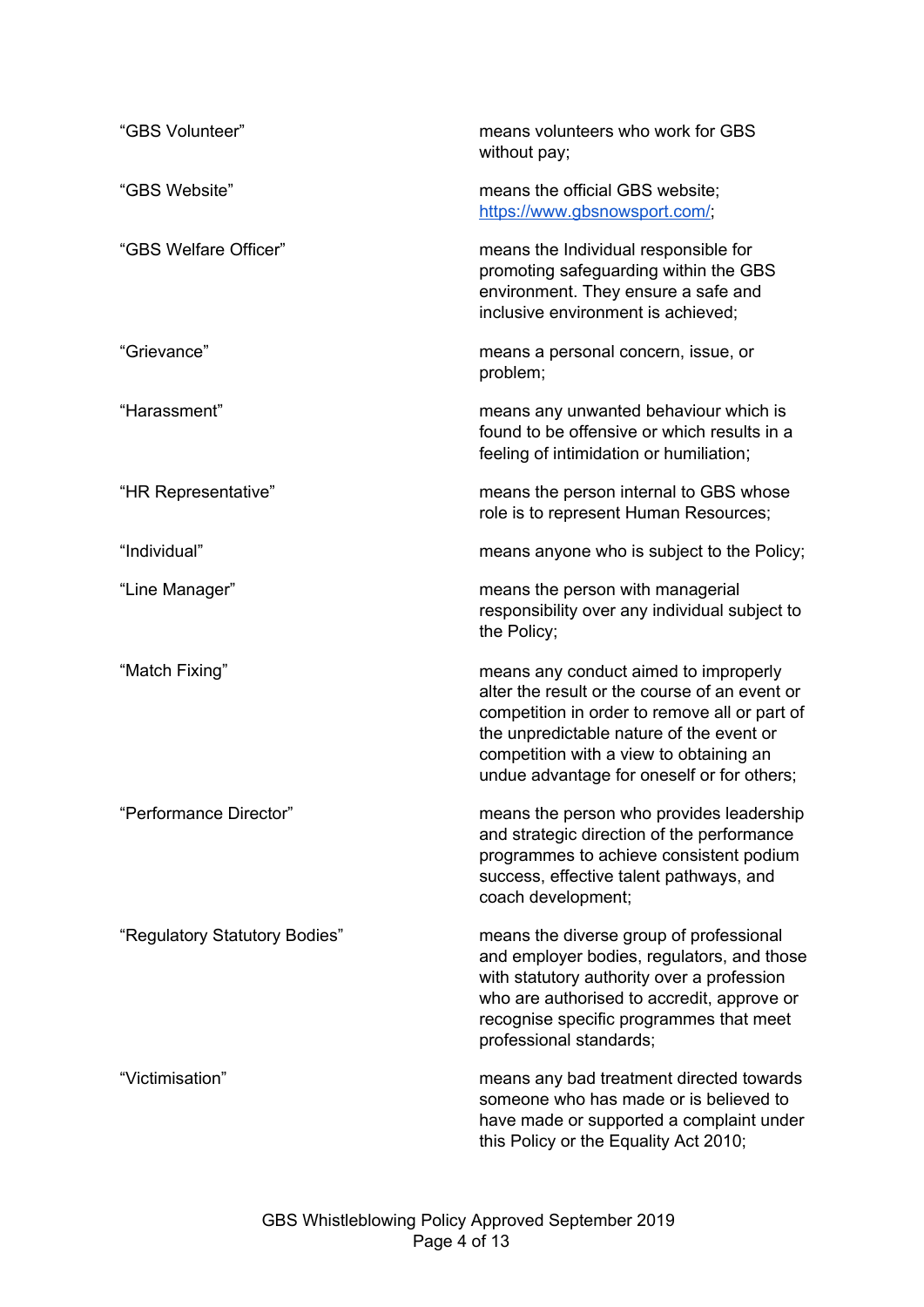| "Whistleblower"        | means anyone who makes a Disclosure<br>concerning information or activity within<br>and/or pertaining to GBS. The information<br>or activity being disclosed may be illegal,<br>unethical, or not correct; |
|------------------------|------------------------------------------------------------------------------------------------------------------------------------------------------------------------------------------------------------|
| "Whistleblowing"       | means making a Disclosure regarding a<br>serious Concern over something that is<br>illegal, unethical, or not correct inside an<br>organisation;                                                           |
| "Whistleblowing Panel" | means the panel that is formed for the<br>purpose of assessing the Disclosure.                                                                                                                             |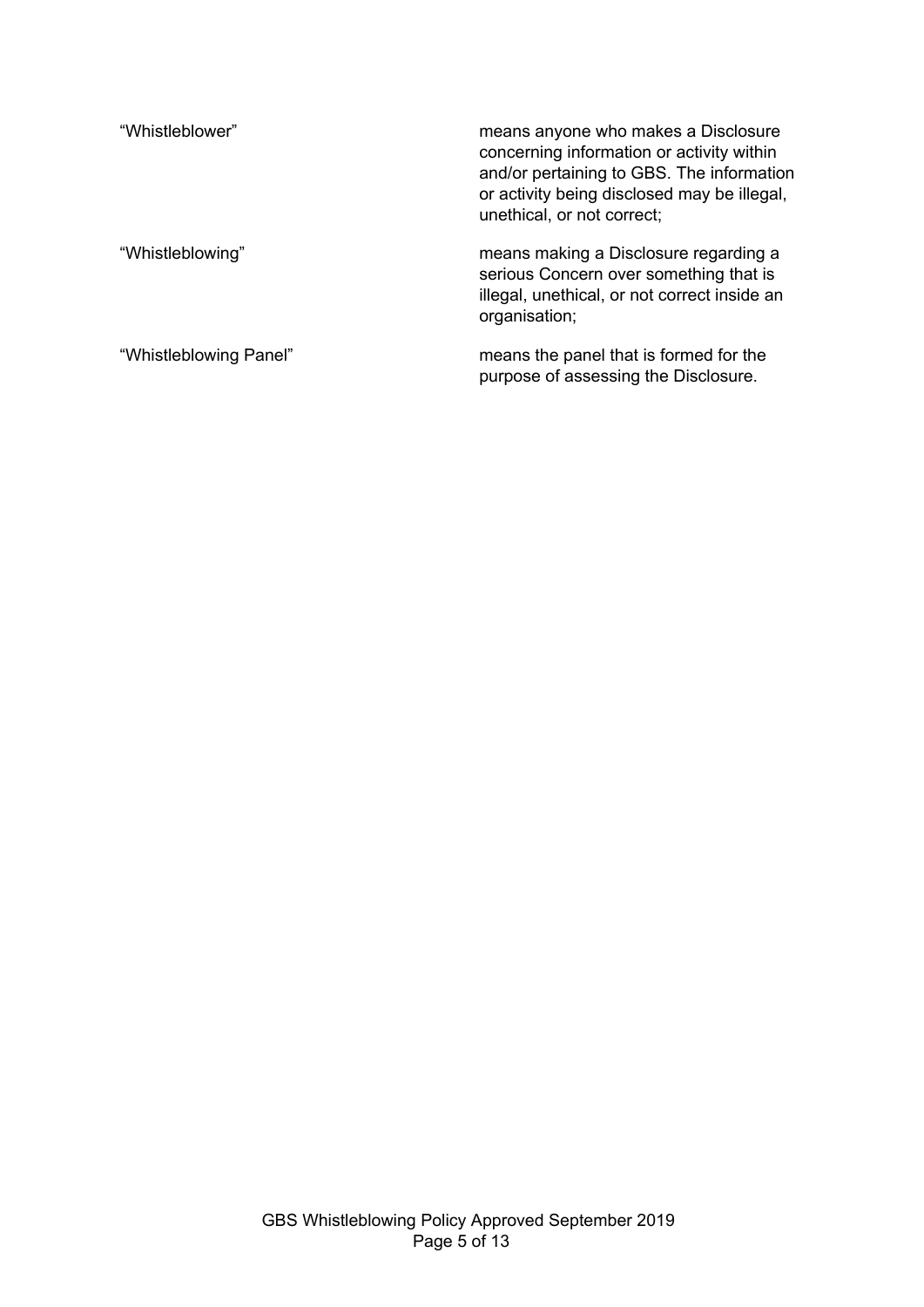#### <span id="page-5-0"></span>**1. Introduction**

- 1.1. This document contains the GB Snowsport (GBS) Whistleblowing Policy (the "Policy"). GBS Staff, GBS Athletes, and GBS Volunteers may have Concerns about what is occuring in relation to the organisation. It is the duty of everyone within GBS to speak up about genuine Concerns and disclose them. These Concerns are usually best resolved by having a conversation with a Line Manager (or a Performance Director in respect of a GBS Athlete).
- 1.2. Although issues, problems, and Concerns may also be raised under the GBS Grievance Policy, there is a distinction between a Grievance and Whistleblowing. The areas that are covered by the GBS Grievance Policy relate to matters of personal interest and do not impact on the wider public, whilst this GBS Whistleblowing Policy provides the framework for dealing with serious Concerns, such as criminal offences or malpractice.

#### <span id="page-5-1"></span>**Aims**

- 1.3. To provide an internal mechanism for reporting, investigating, and remedying any wrongdoing within GBS.
- 1.4. To provide a policy that enables GBS Staff, GBS Athletes, and GBS Volunteers to make a Disclosure either by internal or external means. Under Clause 2, GBS ensures that all Disclosures may be made 'in confidence'.

#### **Scope**

- <span id="page-5-2"></span>1.5. The Policy applies to all GBS Staff, GBS Athletes, and GBS Volunteers.
- 1.6. The Policy is not designed to cover Grievances (e.g. Personal issues such as Bullying). Information on Grievances and the procedures for dealing with a Grievance are found in the GBS Grievance Policy.
- 1.7. Failure to comply with the Policy will lead to disciplinary action in line with the GBS Disciplinary Policy. If your conduct is unlawful or illegal you may be personally or criminally liable with respect to civil and/or criminal proceedings, claims, or actions.
- 1.8. The Policy is designed to be read in conjunction with the GBS Grievance Policy and the GBS Disciplinary Policy that are published by GBS. These documents may receive revisions and updates occasionally, with the most up to date versions being available on the GBS Website.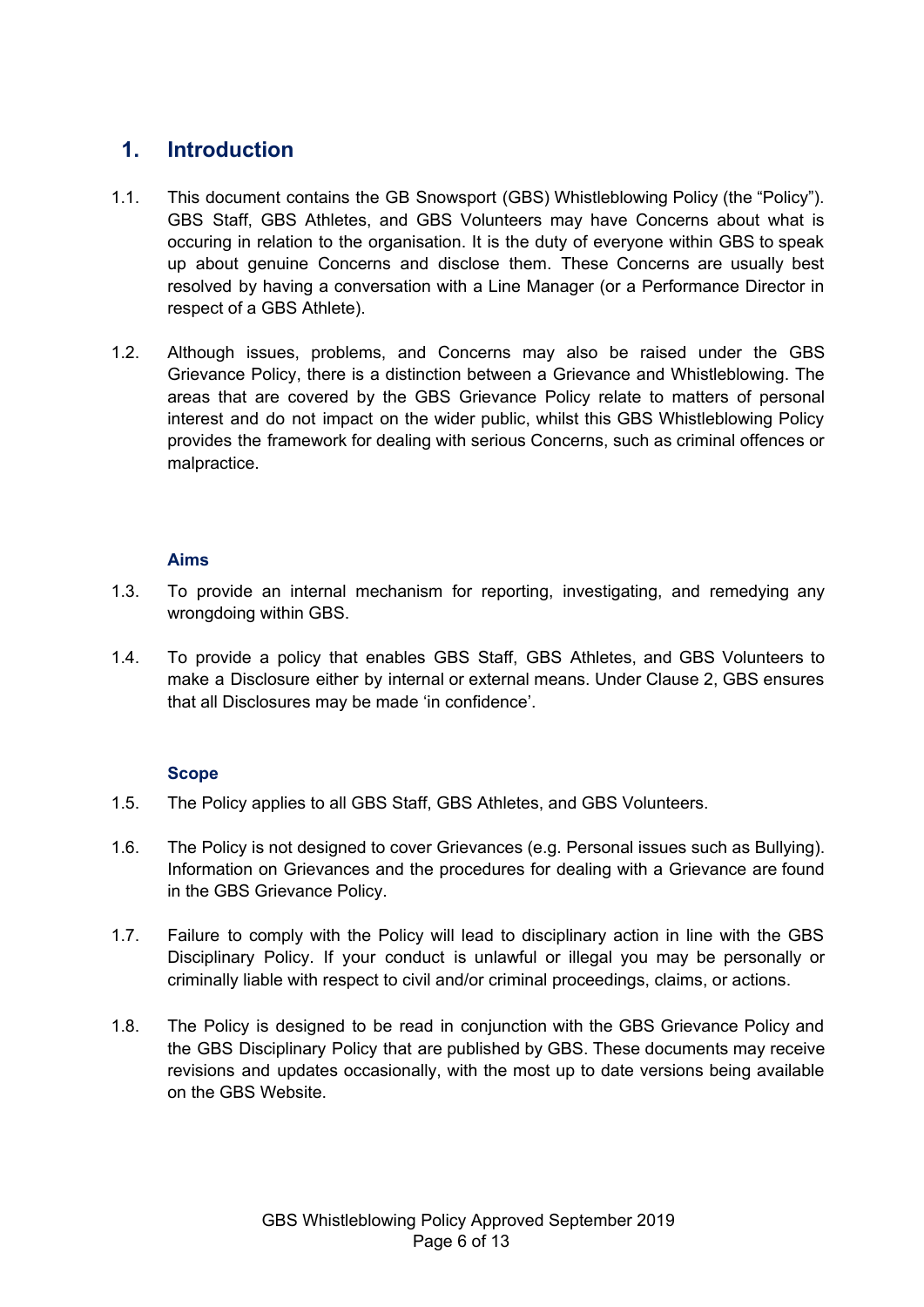### <span id="page-6-1"></span><span id="page-6-0"></span>**2. GBS' Assurances**

#### **Commitment**

- 2.1. GBS is committed to the Policy. If a genuine Concern is disclosed under it, GBS will use all reasonable endeavours to protect the position of the Whistleblower concerned, provided they are acting in good faith. This assurance does not apply to someone who maliciously raises a Concern that they know is untrue.
- 2.2. The daily environment for GBS Staff, GBS Athletes, or GBS Volunteers may be challenging following a Disclosure, both whilst the Disclosure is being investigated and following the conclusion of the process. If the Whistleblower feels that their environment is not tolerable, discussions should take place with their Line Manager (or the Performance Director in respect of a GBS Athlete). GBS will seek to ensure that they are not disadvantaged as a result of making the Disclosure.

#### **Confidence**

- <span id="page-6-2"></span>2.3. We recognise that someone may wish to raise a Concern 'in confidence'. If any Whistleblower asks us to protect their identity we will not disclose it without their consent. If the situation develops and GBS is not able to resolve the Concern without revealing their identity (for instance, because evidence is required in court), we will consult with the Whistleblower on how they would like to proceed.
- 2.4. Anonymity can be kept when the Whistleblower makes a Disclosure to the GBS Welfare Officer.
- 2.5. GBS recognises that if we do not know the identity of the Whistleblower concerned, it may be more difficult to resolve the matter. However, we will always endeavour to balance this with the needs of the Whistleblower raising a Concern.
- 2.6. GBS does not tolerate Bullying, Harassment, or Victimisation of anyone who raises a genuine Concern.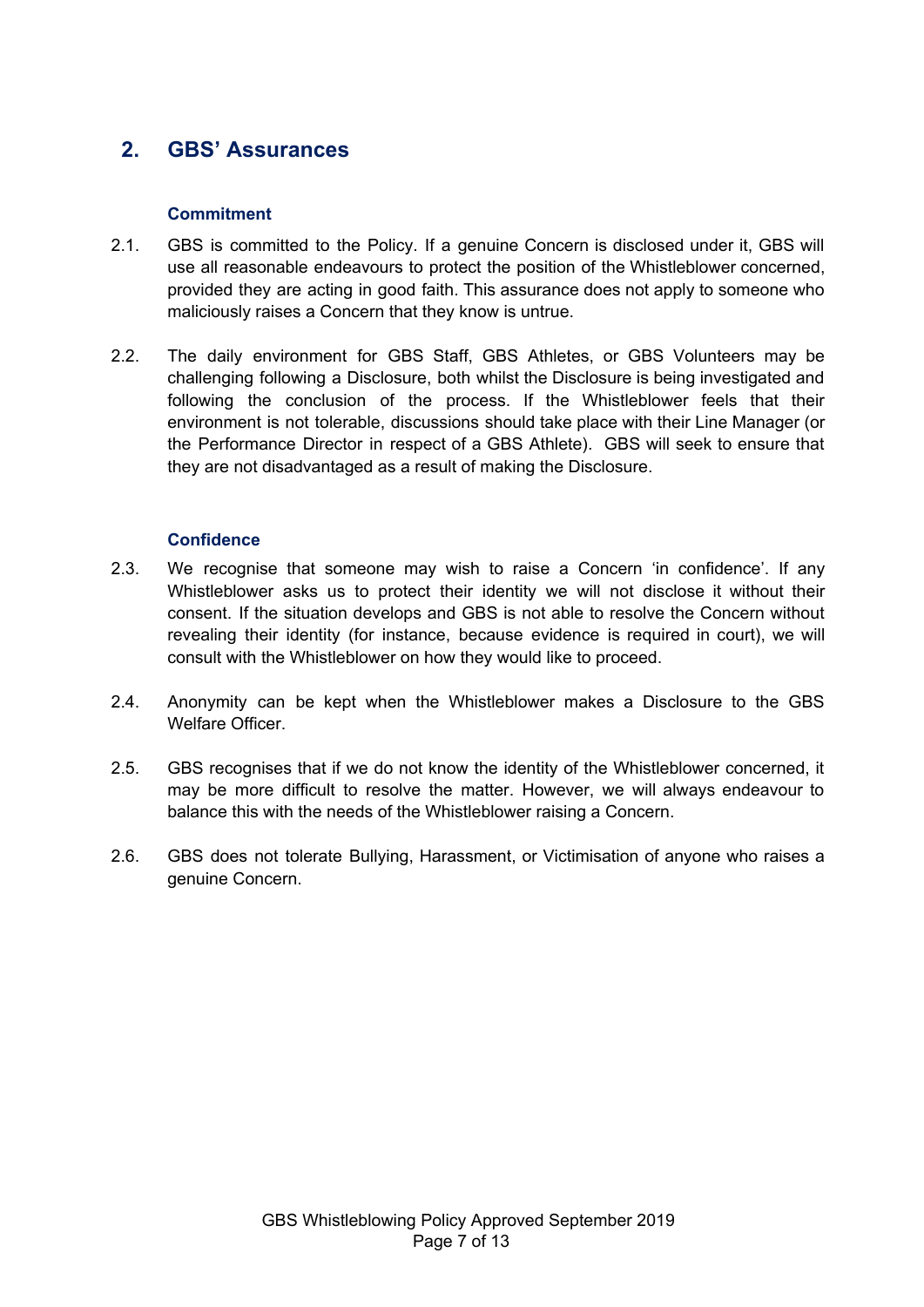#### <span id="page-7-0"></span>**3. Disclosing a Concern**

- 3.1. When making a Disclosure, a Whistleblower must reasonably believe two things:
	- 3.1.1. That they are acting in the public interest; and
	- 3.1.2. that the Disclosure may fall under one or more of the following headings of malpractice:
		- 3.1.2.1. a criminal offence;
		- 3.1.2.2. Corruption such as Betting, Bribery, Fraud, or Match Fixing;
		- 3.1.2.3. someone's health and safety is in danger (e.g. coercion of a GBS Athlete to train against medical advice);
		- 3.1.2.4. a safeguarding Concern;
		- 3.1.2.5. risk of or actual damage to the environment;
		- 3.1.2.6. a miscarriage of justice;
		- 3.1.2.7. an organisation is breaking the law (e.g. inadequate insurance cover); or
		- 3.1.2.8. covering up a wrongdoing (e.g. fabricating test results or supporting cheating).
- 3.2. GBS takes any form of misconduct seriously and has introduced the Policy to enable GBS Staff, GBS Athletes, and GBS Volunteers to raise Concerns early and in the correct manner. It is best to raise the Concern as soon as possible rather than wait for proof to arise.
- 3.3. The Concern can be about an incident that happened in the past, is happening now, or that you believe is likely in the future.
- 3.4. As long as you hold a reasonable belief that the information is true then you will be covered by the protection set out in the Policy regardless of whether you are mistaken or the matter cannot be proved.
- 3.5. It is important to remember that raising a Concern is encouraged and is not disloyal to other GBS Staff, GBS Athletes, GBS Volunteers, or to GBS itself.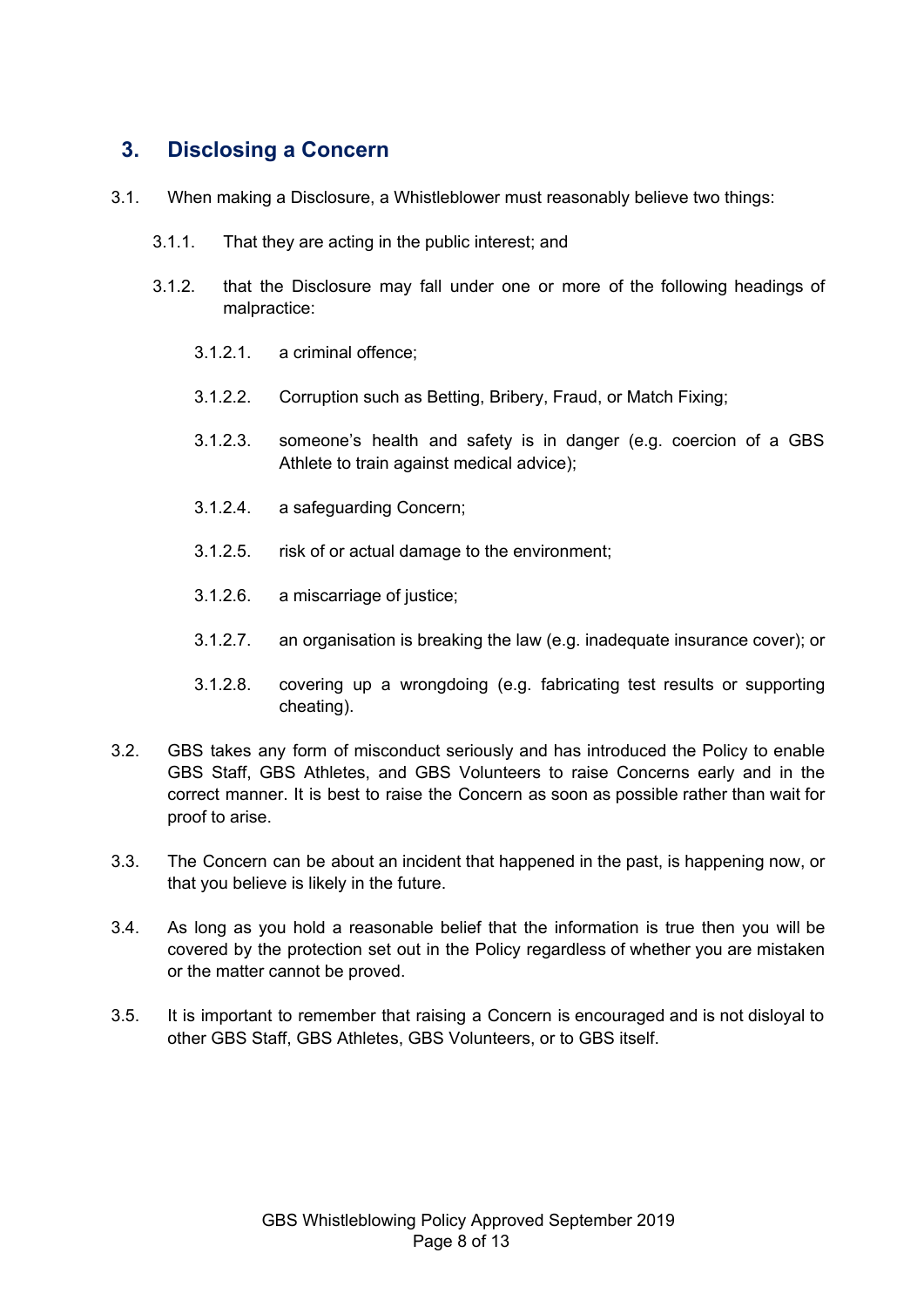### <span id="page-8-0"></span>**4. Confidentiality and Record Keeping**

- 4.1. As stated in Clauses 2.4 and 6.1, Confidentiality is an important part of the procedures provided under the Policy, with anonymity being option for any Whistleblower.
- 4.2. Information about a Disclosure's investigation may be placed on file, along with a record of the outcome and of any notes or other documents compiled during the process. Records of Disclosures will be kept in accordance with applicable law by the GBS Welfare Officer.
- 4.3. A breach of confidentiality may give rise to disciplinary action under the GBS Disciplinary Policy.

#### <span id="page-8-1"></span>**5. Procedure**

- 5.1. Once GBS has been made aware of a Concern we will make an initial assessment in order to decide what action should be taken.
- 5.2. This may involve:
	- 5.2.1. an internal investigation; or
	- 5.2.2. an external review/investigation completed by independent experts who are not involved in the operation of GBS.
- 5.3. The Whistleblower making the Disclosure will then be made aware of who is handling the Concern, how they can be contacted, and whether they will be required to assist in the future. A Whistleblowing Panel will then be formed based on the needs of the case, which will be composed of those who have the knowledge required to fairly assess the Disclosure.
- 5.4. GBS will act as quickly as possible to resolve the Concern though the time taken to come to a resolution will depend on the nature of the Disclosure. If appropriate and confidentiality allows, the Whistleblower may be kept informed though this may not always be possible.
- 5.5. When raising a Concern, the Whistleblower may be asked how they feel the matter might best be resolved. At this stage, we must be made aware of any personal interest in the matter. If the Concern is deemed to be covered more appropriately by Grievance proceedings, we will make the Individual aware and direct them to the GBS Grievance Policy.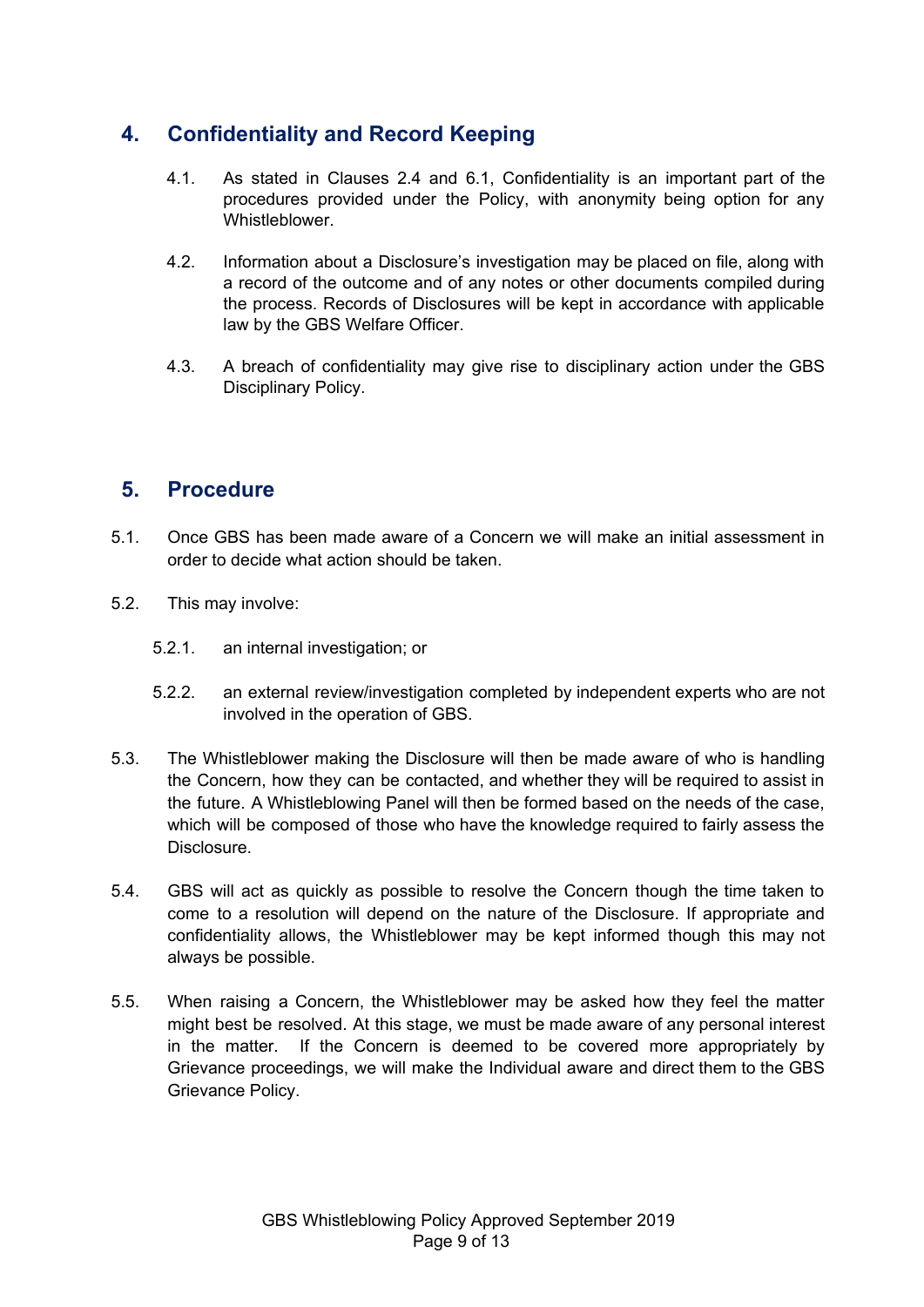#### <span id="page-9-0"></span>**6. Raising a Concern Internally**

- 6.1. Those who have a Concern about misconduct would ideally raise it in the first instance with the GBS Welfare Officer. This may be done orally or in writing. The Whistleblower must state whether they wish to raise the matter 'in confidence' (to remain anonymous) so the appropriate arrangements can be made. Alternatively, the Whistleblower may raise the Disclosure with their Line Manager, or with their HR Representative or Performance Director.
- 6.2. If after following these concerns the Whistleblower feels the matter has not been addressed, or if they feel that the matter is so serious that they cannot discuss it with any of the above, they should contact the GBS CEO.
- 6.3. If the Whistleblower is still not satisfied with the decision making process or the action taken they can go to the other levels of escalation, such as raising the Disclosure with the GBS CEO or pursuing other external avenues.

### <span id="page-9-1"></span>**7. Raising a Concern Externally**

- 7.1. Some professions, such as medicine and physiotherapy, have statutory duties to inform certain categories of Disclosure externally. In Disclosure cases such as criminal misconduct, child or adult at risk abuse, all GBS Staff, GBS Athletes, and GBS Volunteers must inform the Regulatory Statutory Bodies without undue delay.
- 7.2. The Disclosure process when dealt with internally by GBS may be duty bound to report this externally to Regulatory Statutory Bodies. A list can be found in Clause 9.1.

#### <span id="page-9-2"></span>**8. Informing the Board**

- 8.1. The GBS CEO will notify the Chair of the Board when a Whistleblowing case has instigated an investigation made by the Whistleblowing Panel. Details of the case will not be discussed at that stage.
- 8.2. Once the Whistleblowing Panel's findings are concluded, the GBS Board will be fully informed, in confidence.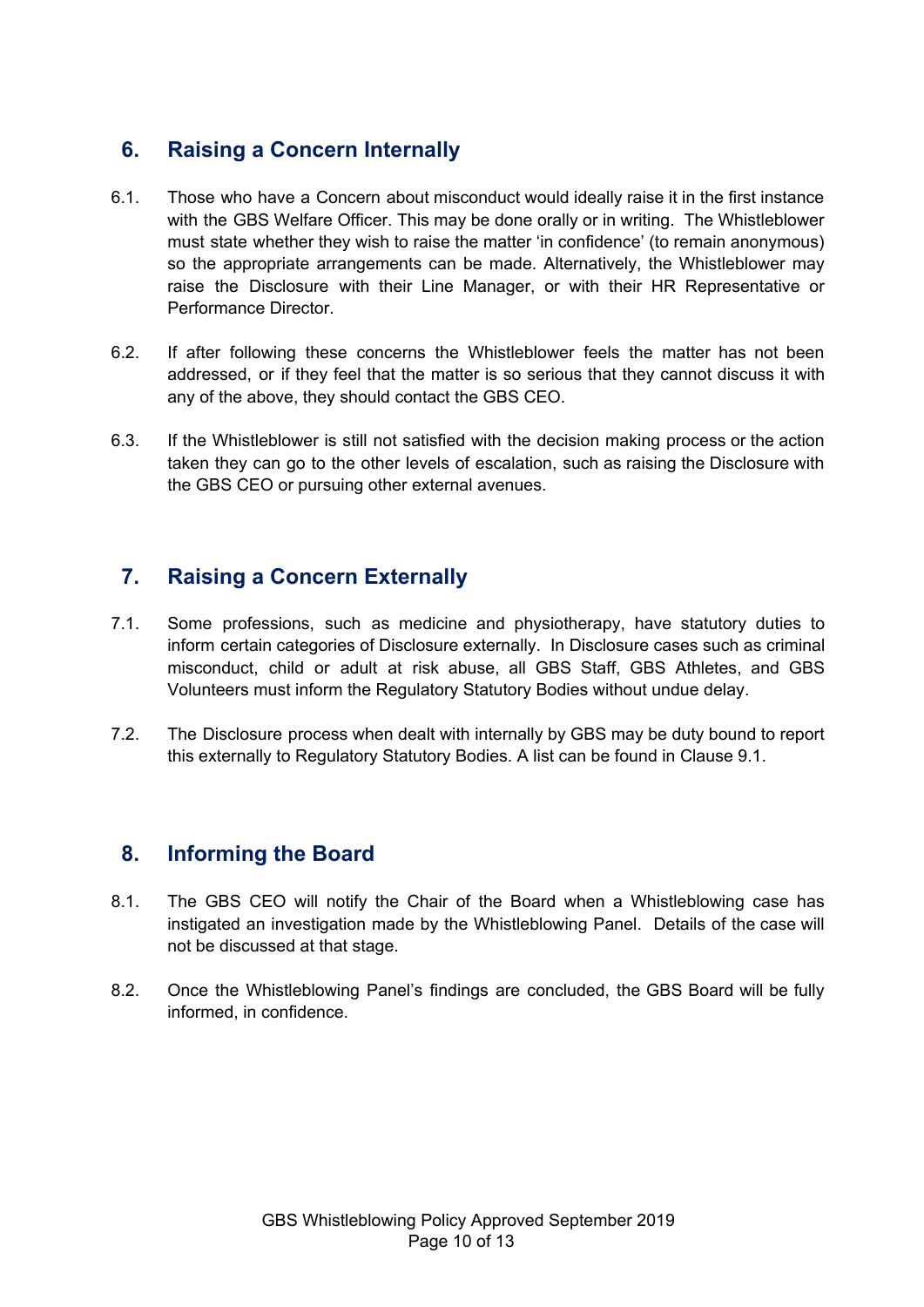#### <span id="page-10-0"></span>**9. Further Information**

- 9.1. As mentioned in Clause 7, the Regulatory Statutory Bodies are listed here: [https://www.gov.uk/government/publications/blowing-the-whistle-list-of-prescribed-peop](https://www.gov.uk/government/publications/blowing-the-whistle-list-of-prescribed-people-and-bodies--2/whistleblowing-list-of-prescribed-people-and-bodies) [le-and-bodies--2/whistleblowing-list-of-prescribed-people-and-bodies](https://www.gov.uk/government/publications/blowing-the-whistle-list-of-prescribed-people-and-bodies--2/whistleblowing-list-of-prescribed-people-and-bodies)
- 9.2. These Regulatory Statutory Bodies have individual policies and procedures for handling Concerns and complaints. Many of their websites contain guidance on issues that you may face which may be helpful in your initial deliberations on whether to make a Disclosure.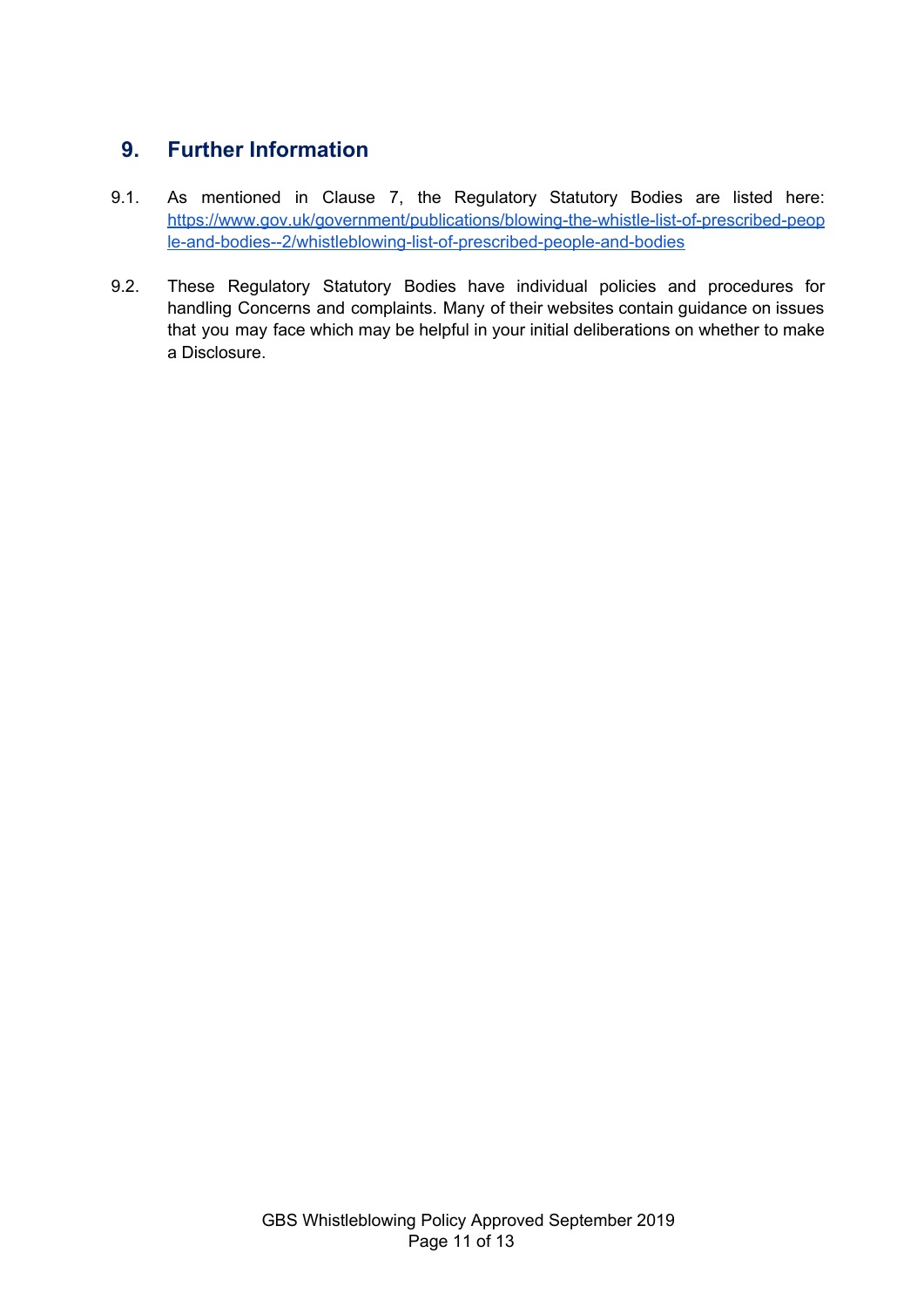## <span id="page-11-0"></span>**Appendix A: Process Flow Chart**